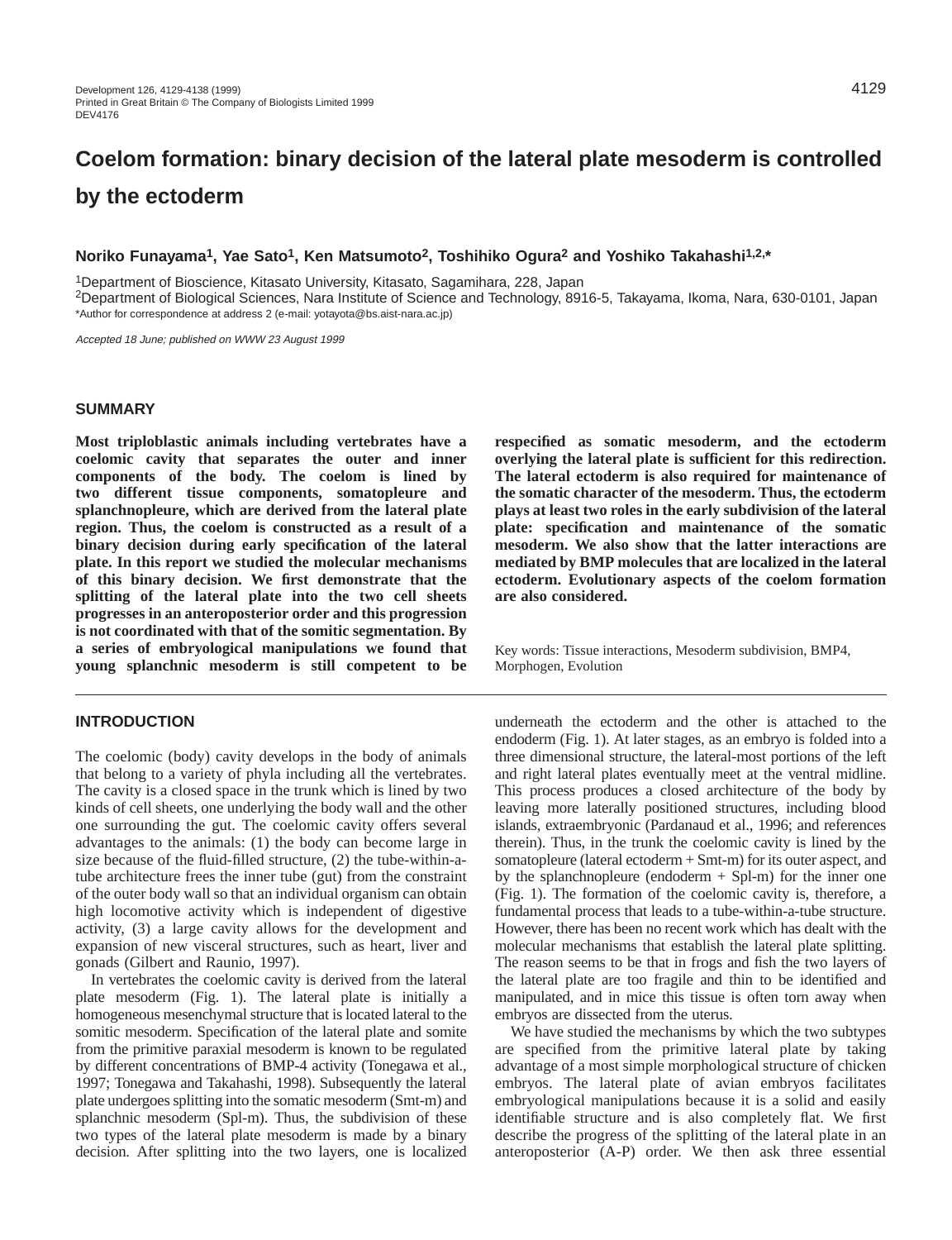

**Fig. 1.** Diagram illustrating coelom formation from the lateral plate. The primitive lateral plate (yellow) located lateral to the somite is a group of mesenchymal cells between the ectoderm and the endoderm. Subsequently it splits into the two cell layers: the somatopleural (somatic) mesoderm (Smt-m; pink) underlying the ectoderm and the splanchnopleural (splanchnic) mesoderm (Spl-m; green) closely associated with the endoderm. At later stages, the lateral-most portions of the lateral plates eventually close at the ventral midline. The somatopleure (lateral ectoderm + Smt-m) forms the outer body wall, whereas the splanchnopleure (lateral endoderm + Spl-m) develops to produce internal organs. The space between the somatopleure and splanchnopleure is the coelom.

questions. (1) What triggers the binary decision of the lateral plate? (2) To what extent is the lateral plate committed after this decision? (3) What molecules are involved in the binary decision? We demonstrate essential roles of the lateral ectoderm in the decision and also the involvement of BMP molecules in these tissue interactions. We also discuss evolutionary significances of the coelomic cavity that developed after emergence of the triploblastic animals.

# **MATERIALS AND METHODS**

## **Histological preparation**

For regular observations chicken embryos were fixed with 4% paraformaldehyde in phosphate-buffered saline (PBS) and embedded in paraffin wax after dehydration with ethanol and xylene. Serial sections  $(15 \mu m)$  were prepared and stained with Mayer's hematoxylin solution (Wako) and mounted with Entellan (Merck).

### **Embryological manipulations in ovo**

Fertilized White Leghorn chick and Japanese quail eggs from

commercial sources were used throughout this study. For implantation of various tissues and substances, a slit was made in the ectoderm overlying the medial region of the lateral plate of a host embryo with a sharpened tungsten needle. A piece of either transplanted tissue, aluminum foil, nuclepore filter, or a COS cell aggregate was inserted in between the ectoderm and Smt-m. The operated embryos were incubated for 16 hours and then fixed with 4% paraformaldehyde in PBS for further analyses. For detection of quail cells the operated embryos were fixed with Carnoy's solution and stained as previously reported (Feulgen and Rossenbeck, 1924; Le Douarin, 1969, 1982).

#### **The lateral plate tissue preparation**

Spl-m was dissected from the region located between somite I and somite IV (Christ and Ordahl, 1995) of 3- to 25-somite stage embryos (Fig. 4 diagram) with a micro-feather blade (Feather) and electrically sharpened tungsten needles. Spl-m was isolated from the attached endoderm by treatment with 1.25% pancreatin in PBS for 10 seconds on ice. Fetal calf serum (FCS) was added to stop the pancreatin reaction and then the specimens were placed in a drop of HANK's solution (140 mM NaCl, 5.4 mM KCl, 5.6 mM glucose, 0.34 mM  $Na<sub>2</sub>PO<sub>4</sub>$ , 10 mM HEPES, 1 mM  $MgCl<sub>2</sub>$ , 1 mM  $CaCl<sub>2</sub>$  pH 7.0) in which Spl-m was further divided into pieces about the size of one to two somites. Smt-m and the lateral ectoderm were prepared from the prospective flank region and the anterior-most level of the unsegmented somite of 18- to 20-somite embryos, respectively.

### **Cloning of chicken HFH 8 and Irx 3 cDNAs** HFH 8

Based on the amino acid sequence comparison of human and mouse HFH-8, and mouse HNF 3a, HFH 1, HFH 4 (Clevidence et al., 1994), a pair of degenerated oligonucleotides was designed as primers: 5′- GARATHTAYCARTTYYTNCA-3′ for 5′ end, and 5′-GTSACYT-GYTGRTGRTARTA-3′ for 3′ end of the gene (H: A or T or C, N: either of 4 nucleotide; R, purine; S, C or G; Y, pyrimidine). mRNA prepared from embryonic day 2.0 (E2.0) embryos was used as a template for reverse transcription with these primers. One µg of mRNA was heated at 65°C for 10 minutes, then chilled on ice. Ten picomoles of oligonucleotides was used for the reaction using First-Strand cDNA Synthesis kit (Pharmacia Biotech). After 1 hour at 37°C the enzyme was inactivated by 5 minutes at 90°C, and one fifth of the reaction mixture was amplified by PCR using the primers. The PCR reaction conditions were as follows. 10 minutes at 94°C followed by 30 cycles of 94°C for 1 minute, 50°C for 2 minutes, 72°C for 3 minutes and the last cycle was for an extension at 72°C for 10 minutes. A PCR product of 885 bp was cloned into pBluescript SK(−) (Stratagene). Four independent clones from RT-PCR were sequenced using Thermo Sequenase Cycle Sequencing kit (Shimadzu) (GenBank accession number: AB028627).

## Irx 3

10<sup>6</sup> clones of a cDNA library prepared from the eyes of E3.0 chicken embryos were screened using *Caenorhabditis elegans Iroquois* cDNA which was PCR-amplified based on the GenBank sequence. One clone that contained 2 kb (ORF: 1446 bp) was isolated and analyzed further. The DNA sequence displays highest similarity to that of Xenopus *irx 3* (Bellefroid et al., 1998) and mouse *Irx 3* (Bosse et al., 1997). Particularly as shown in Fig. 3, the homeodomain shows 100 % match between these genes. We thus designated this clone, chicken *Irx 3* (accession number: AF157620).

#### **RNA probes and in situ hybridization**

*Prx 1* (1045 bp) was kindly given by Dr T. Nohno. *Irx 3* of 1.5 kb and *HFH 8* of 885 bp were used. Dig-labelled RNA probe preparation and in situ hybridization of whole-mounted embryos followed by histological sectioning were as described by Takahashi et al. (1996). The in situ hybridization procedure for the recombination cultured specimens was modified as follows: the specimens were fixed with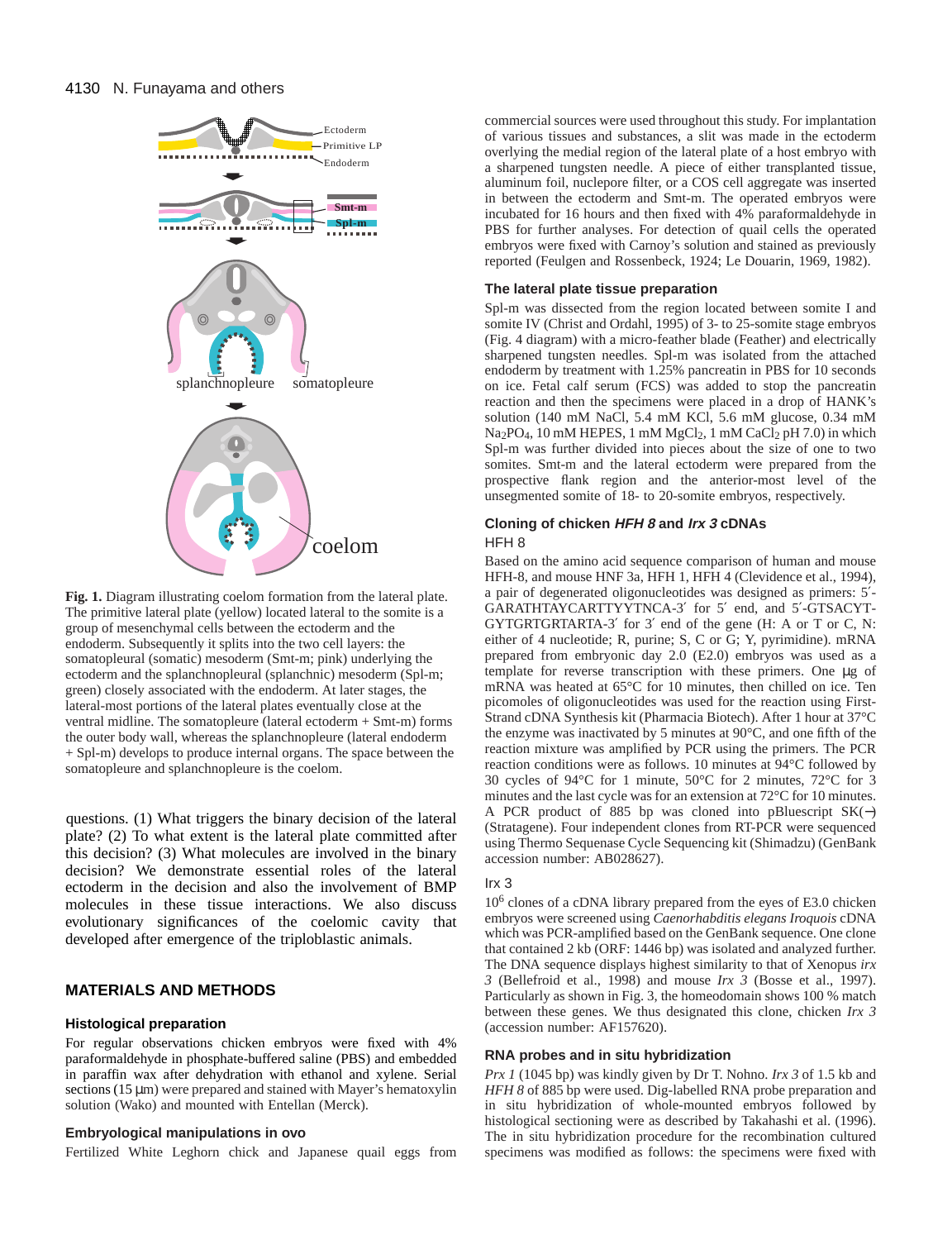4% paraformaldehyde in PBS for 30 minutes, treated with Proteinase K (5 mg/ml) for 5 minutes and with RNase I (33 mg/ml) for 15 minutes. The specimens were processed in a microcentrifuge test tube and then collected at the bottom of the tube by spinning at 3,000 rpm for 10 seconds at the end of each step.

#### **COS 7 cell transfection**

COS 7 cell transfection was performed as described previously using pCDM8 (in vitrogen)-derived vector in which elongation factor promoter drives mouse BMP or *Xenopus* Noggin cDNA (Takahashi et al., 1996; Tonegawa et al., 1997; Tonegawa and Takahashi, 1998). Transfected COS cells were cultured for 24 hours and transferred to a dish coated with 1% agar to obtain cell aggregates.

## **Recombination culture**

For a recombination culture the specimens were cultured on nuclepore filter (pore size  $8 \mu m$ ) (Costar) in a 4-well dish (Nunc) with DH 10 culture medium (1:1 mixture of Dulbecco's modified eagle medium (Nissui) and Ham's F12 medium (Nissui) containing 10% FCS). The nuclepore filter with the specimen floated on the surface of the medium.

# **RESULTS**

## **Splitting of the primitive lateral plate progresses in an anteroposterior order**

It has been thought that the splitting of the lateral plate progresses in an anteroposterior (A-P) order to form the two epithelial layers, the somatic mesoderm (Smt-m) and the splanchnic mesoderm (Spl-m). However, whether this process is coordinated with that of the development of the somites has not been well documented. We therefore performed serial histological sections of young chicken embryos at different developmental stages and we describe two representative stages, the 10 somite and 20-somite stages.

At the level of somite V (fifth somite

**Fig. 2.** The splitting of the lateral plate mesoderm progresses in an anteroposterior order. Transverse sections of a 10-somite embryo (A) and 20-somite embryo (B). Sections are at the levels of somite V (a-1, b-1), somite I (a-2, b-2), segmental plate (a-3, b-3), tail bud (a-4, b-4). In a 10-somite embryo the Smt-m and Spl-m (arrowheads) are morphologically distinct at the segmented levels (a-1, a-2), whereas in a region posterior to that the layers are barely observed (a-3, a-4). In a 20-somite embryo the splitting of Smt-m and Spl-m (arrowheads) is complete along the A-P axis (b-1 to b-4) and the coelom develops. Note that the A-P progression of the lateral plate splitting is not synchronous with that of the somite segmentation. In the top diagram the lateral plate mesoderm which has completed splitting is shown in gray and dotted areas represent the unsplit mesoderm.

anterior from the most recently formed somite; Christ and Ordahl, 1995) of 10-somite embryos, the lateral plate has already split into the two layers that are completely separated (Fig. 2, a-1). In contrast, at the level of somite I (newly formed somite), the two mesodermal layers are morphologically distinguishable but these epithelial cell sheets are partially attached to each other (Fig. 2, a-2). The coelomic cavity that separates the two layers is larger in the medial than the lateral region. At the level of the segmental plate, an epithelial alignment of the two distinct cell populations is obvious, but the coelomic cavity has not been formed (Fig. 2, a-3). At the level of the tail bud the lateral plate simply consists of a morphologically homogeneous population of mesenchymal cells and no sign of alignment of the two layers is visible (Fig. 2, a-4). By the 20-somite stage the lateral plate is split into the two layers all along the A-P axis. The coelomic cavity between the two mesodermal layers is more expanded at more anterior levels (Fig. 2, b1-4). Thus, the A-P progression of the splitting of the lateral plate is not

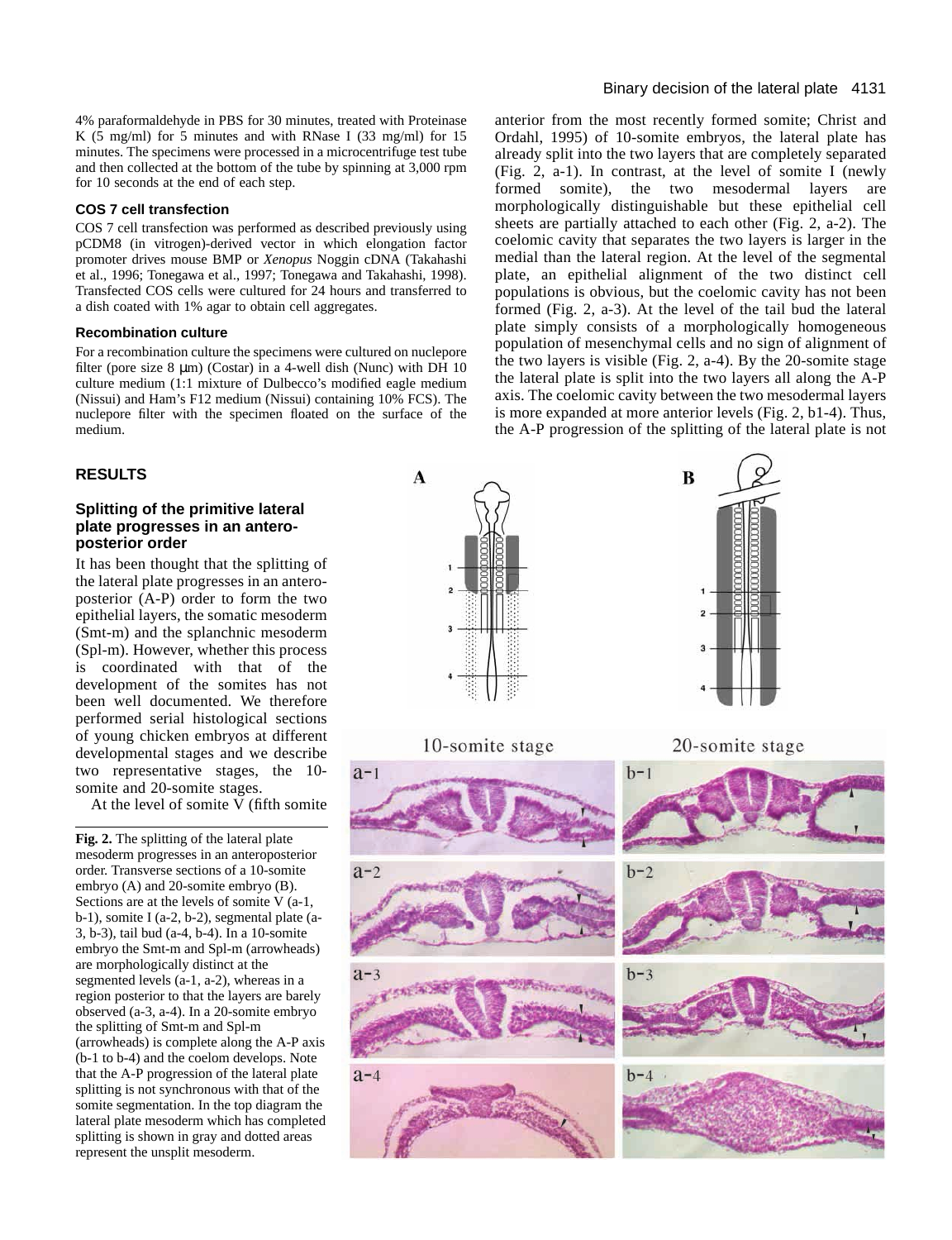synchronized with that of the somite segmentation. Accordingly, when compared at the same somitic level along the A-P axis (i. e. somite I) between 10- and 20-somite embryos, the lateral plate of the older embryo is morphologically more developed than that of the younger (compare Fig. 2, a-2 with b-2).

## **Molecular markers for the lateral plate**

To investigate early events during the binary decision of the lateral plate, we first attempted to obtain molecular markers that are used to distinguish Smt-m from Spl-m since no markers had been reported for this purpose. We demonstrate that three genes,

*Irx 3*, *HFH 8*, and *Prx 1* are useful (Fig. 3). The former two we have identified in this study and *Prx 1* had previously been reported for its global expression pattern in early chicken embryos (Nohno et al., 1993; Kuratani et al., 1994). Chicken *Irx 3*, found during expression cloning (Materials and Methods), is a homeobox-containing gene similar to mouse *Irx 3,* and *Xenopus iro* 3 (Bosse et al., 1997; Bellefroid et al., 1998). We obtained chicken *HFH 8,* possessing a winged helix motif with high similarity to human *HFH 8* (Pierrou et al., 1994), because a mouse homologous gene had previously been shown to be expressed in the visceral mesoderm surrounding the gut (Clevidence et al.,

**Fig. 3.** Molecular markers of Smt-m and Spl-m. Transverse sections of the flank region of E2.0  $(A, C, E)$  and E3.0  $(B, D, F)$ embryos. Smt-m is identified by localization of *Prx 1* and *Irx 3* (arrows; A-D), whereas *HFH 8* is expressed specifically in Spl-m (arrows, E,F). (Below) Comparison of amino acid sequences of chicken Irx 3 and HFH 8 with respective counterparts in other vertebrates. The homeodomain of Irx 3, the winged helix motif, and the putative activation motif of HFH 8 are boxed.

1994). Smt-m is identified by expression of *Prx 1* and *Irx 3*, whereas *HFH-8* is restricted to Spl-m (Fig. 3). Expression of these genes is localized in the respective cell layers when Smtm and Spl-m are split and the expression remains in these tissues at later stages (Fig. 3). The lateral ectoderm is negative for *Prx 1* and *Irx 3*. Intensity of *Prx 1* signals in Smt-m is higher than that of *Irx 3*. A low level of *Prx 1* expression is also observed in the dermomyotome at E3.0.

# **Spl-m is respecified to Smt-m when relocated to the somatopleure**

We performed transplantation experiments in which a piece of



| попессионанг |                                                                                                               |  |  |  |  |  |  |
|--------------|---------------------------------------------------------------------------------------------------------------|--|--|--|--|--|--|
| clrx3        | AAFPHPHPAF YPYGOYOFGD PSRPKNATRE STSTLKAWLN EHRKNPYPTK GEKIMLAIIT KMTLTQVSTW FANARRRLKK ENKMTWAPRS RTDEEGNSYG |  |  |  |  |  |  |
| mIrx3        |                                                                                                               |  |  |  |  |  |  |
| Xiro3        |                                                                                                               |  |  |  |  |  |  |

.<br>Distribución de la provincia

|                 | Helix 2 | Helix 3 | Wing1 | Wing2 |           |                                                                                                               |            |
|-----------------|---------|---------|-------|-------|-----------|---------------------------------------------------------------------------------------------------------------|------------|
| $c$ HFH8        |         |         |       |       |           | EIYOFLOSRF PFFRGSYOGW KNSVRHNLSL NECFIKLPKG LGRPGKGHYW TIDPASEFMF EEGSFRRRPR GFRRKCOALK PMYSMMNGLS FNHLPDSYSF |            |
| $h$ HFH8        |         |         |       |       |           |                                                                                                               |            |
| $c$ H $F$ H $8$ |         |         |       |       |           | OGSAGGLSCP PNSLSLEGGL GMMNGHLAGN VDGMGLAGHS VPHLPSNGGH SYMGSCSGSS AGDYPHHESS VPASPLLPGG --GVMEPHSV YSSSASAWAP |            |
|                 |         |         |       |       |           |                                                                                                               |            |
|                 |         |         |       |       | Region II |                                                                                                               | Region III |
| $c$ HFH8        |         |         |       |       |           | SASAALNTGA SYIKQOPLSP CNPAANPLSS SLSTHSLDOP YLHONSHNT- AELQGIPRYH SOSPSMCDRK EFVFSFNAMA SSSMHSAGSG SYYXQOVT   |            |
|                 |         |         |       |       |           |                                                                                                               |            |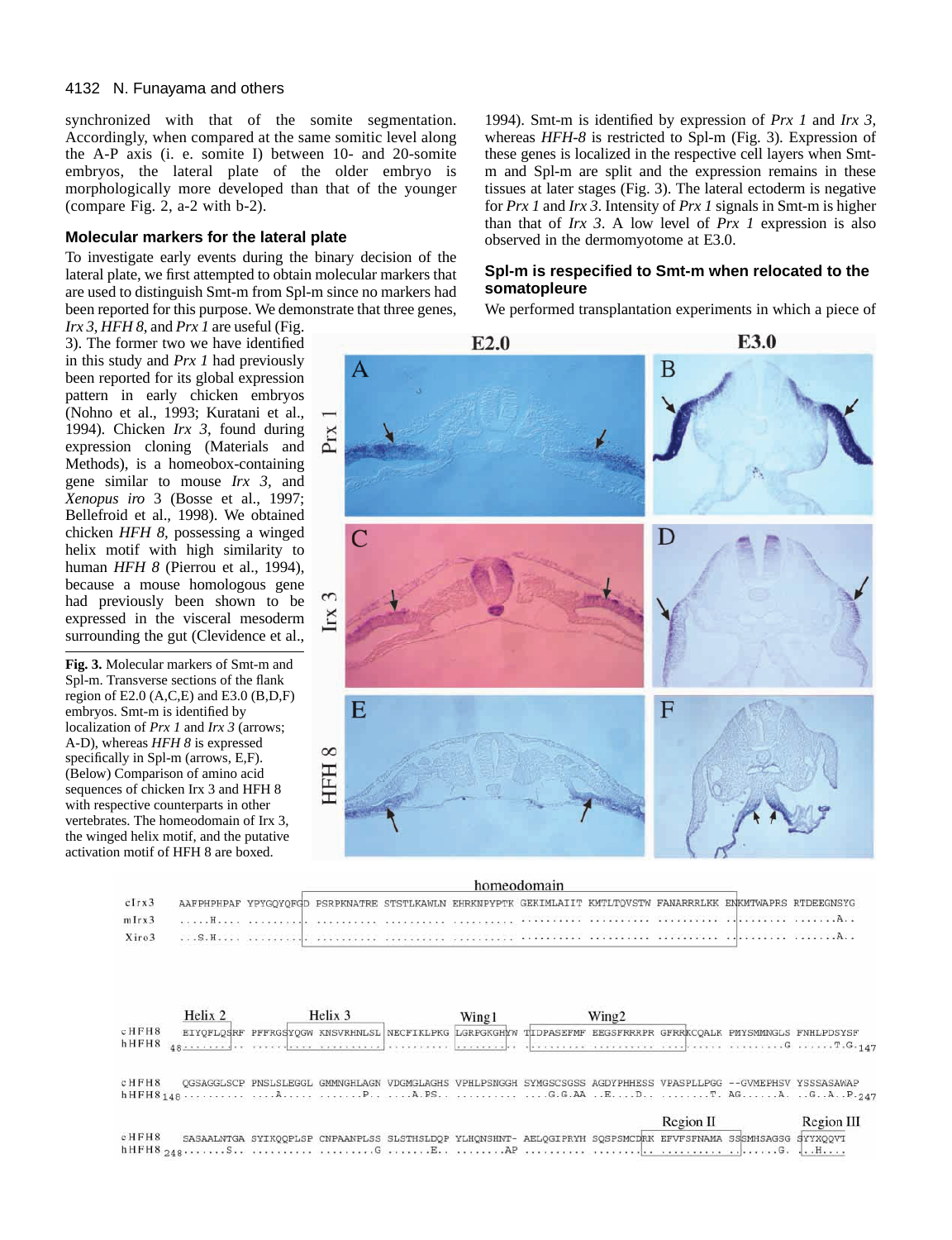Spl-m was relocated to an ectopic position and examined whether the transplant was affected by the new environment. We focused on the lateral plate in the flank region positioned between the fore limb and hind limb along the A-P axis. As diagrammatically shown in Fig. 4, Spl-m that was dissected from the lateral plate between somite I and IV of different stages of quail or chicken embryos was inserted between the ectoderm and mesoderm of a host chicken embryo (20-somite stage) (see also Materials and Methods for details). Since at the 3- to 7-somite stages the lateral plate has not yet split into two layers, a piece of the primitive lateral plate was removed. Sixteen hours after the operation, grafted tissue taken from a donor no older than 22-somite stage remained as a cell aggregate on the operated site (Fig. 4C,D) and had turned on expression of the Smt-m markers (*Prx 1* and *Irx 3*) and extinguished the Spl-m character (*HFH 8*) (Fig. 4A,E,F; Table 1). Thus, Spl-m was redirected to Smt-m. In contrast, a grafted Spl-m dissected from embryos older than the 23-somite stage did not express the Smt-m markers (Fig. 4B; Table 1). Since *Prx 1* is also detected in the dermomyotome of normal embryos as mentioned earlier, we examined expression of *Pax 3*, a marker for the dermomyotome, in the transplanted Spl-m and found that the graft was negative for it (Fig. 4G), confirming that this showed Smt-m characteristics.

These results suggest that young Spl-m which has already separated and is morphologically distinct from Smt-m is capable of being respecified to Smt-m when relocated to the environment of the latter, and also that environmental cues which play important roles in Smt-m specification reside in the somatopleural components. As far as the lateral plate positioned adjacent to somite I to -IV is concerned, the developmental fate of Spl-m seems to be determined around the 23-somite stage of embryos.

# **The lateral ectoderm respecifies Spl-m to Smt-m**

The experiments shown above demonstrated that the

A

B

# Binary decision of the lateral plate 4133

somatopleure, which is composed of the ectoderm and the mesoderm, respecified Spl-m to Smt-m. To determine which tissue or whether both are responsible for this respecification, we carried out in vitro tissue recombination culture. Tissue components of the lateral plate were dissected from the same region as above (adjacent to somite I to IV) of young embryos (16- to 22-somite stages). Tissues were cultured on nuclepore filter either in combination with another component or alone, followed by assessment for expression of *Prx 1*, *Irx 3*, and *HFH 8* (top diagram in Fig. 5; see also Materials and Methods for detail).

When Spl-m was cultured alone, it did not express *Prx 1*, *Irx 3* or *HFH 8*. In contrast, when Spl-m was recombined with the lateral (somatopleural) ectoderm, it turned on expression of *Prx 1* and *Irx 3* but not *Pax 3* or *HFH 8* (Fig. 5; Table 2), suggesting that Spl-m is respecified to Smt-m by the lateral ectoderm. When Spl-m and Smt-m were recombined and cultured together, neither tissue exhibited expression of *Prx 1* or *HFH 8* (Table 2). These results indicate that the lateral ectoderm alone is sufficient for Spl-m to Smt-m conversion but Smt-m is not. Interestingly, when Spl-m and its underlying endoderm were kept together and recombined with the lateral ectoderm, the tissue retained characteristics of Spl-m (*HFH 8* positive and *Prx 1* negative; Table 2). In addition, the surface



**Fig. 4.** Spl-m is respecified to Smt-m upon relocation. Diagram shows Spl-m at the A-P level of somites I-IV from 3- to 25-somite embryos of quail or chicken was transplanted inbetween the ectoderm and Smt-m of a host chicken embryo (20- to 22-somite stage). Transplanted Spl-m (arrows) from a young embryo expressed Smt-m markers, *Prx 1* (A) and *Irx 3* (E) but not the Spl-m marker, *HFH 8* (F) or dermomyotome marker, *Pax 3* (G). Spl-m from an older embryo did not express *Prx 1* (B). (C,D) Feulgen staining of a transverse section of a quailchick chimera indicates the location of the transplanted Spl-m (arrowheads).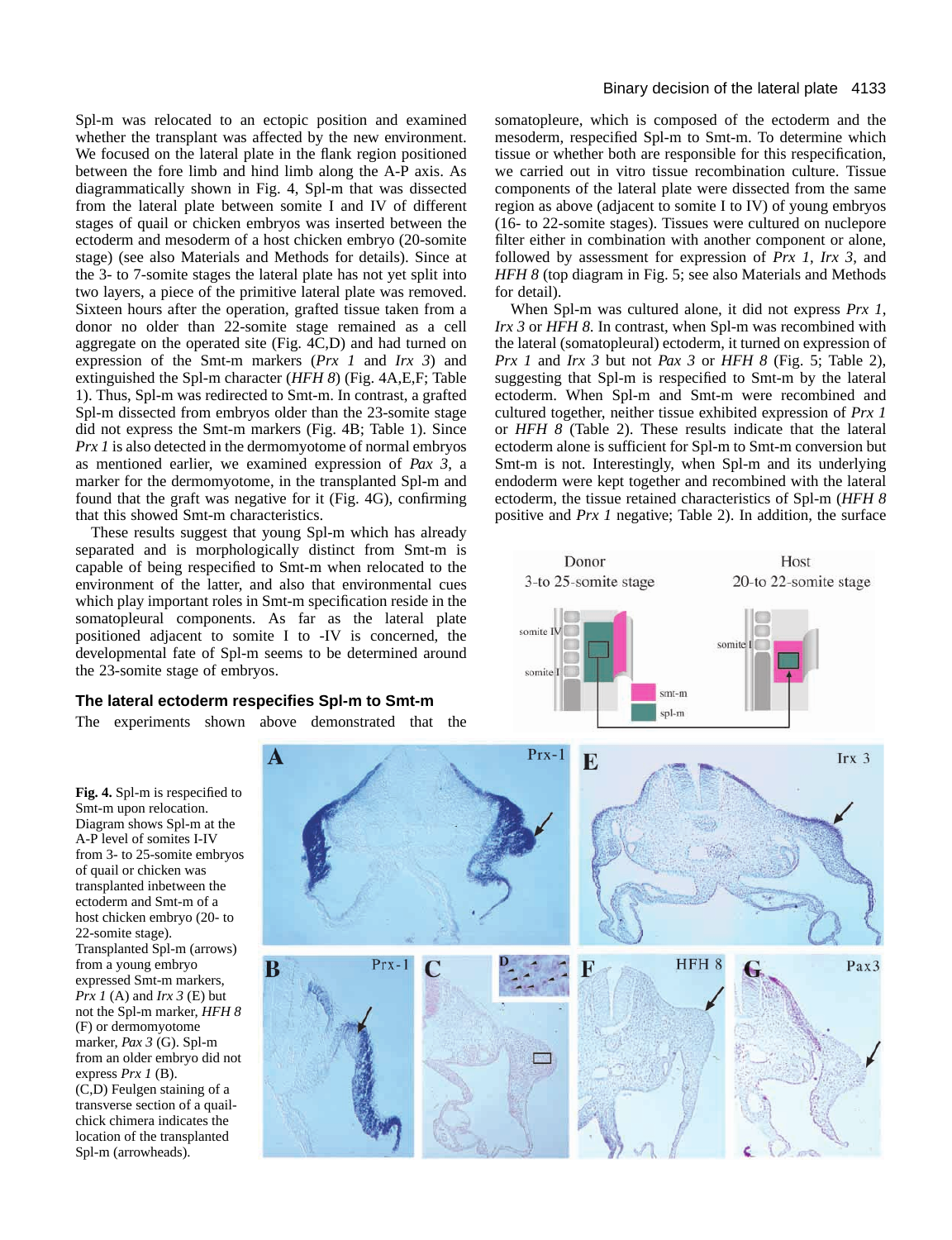**Table 1. Prx 1 expression in a grafted Spl-m into the somatopleure**

| Donor stage<br>(Somite number) | Prx 1<br>in graft |  |
|--------------------------------|-------------------|--|
| $3*$                           | $3/3$ $\ddagger$  |  |
| $6*$                           | 2/2               |  |
| $7*$                           | 3/3               |  |
| 10                             | 2/2               |  |
| 11                             | 1/1               |  |
| 15                             | 1/1               |  |
| 16                             | 2/2               |  |
| 17                             | 3/3               |  |
| 18                             | 3/3               |  |
| 20                             | 2/2               |  |
| 23                             | 1/2               |  |
| 24                             | 0/3               |  |
| 25                             | 0/3               |  |
|                                |                   |  |

\*Unsplit mesoderm was dissected.

‡Number of Prx 1-positive grafts/number of grafts examined.

ectoderm taken from the dorsal trunk region failed to induce *Prx 1* in the recombined Spl-m (Table 2). Thus, signals responsible for Spl-m to Smt-m respecification appear to be specific to the lateral ectoderm.

These observations suggest that during normal developmental processes the lateral ectoderm is required for specification of Smt-m from the primitive lateral plate and also that the signals for this specification are specific to the lateral ectoderm.

## **The lateral ectoderm maintains characteristics of Smt-m**

We next studied whether after Smt-m has been specified, it maintains its identity independently or whether it requires interactions with other tissues. Two experiments were conducted. (1) A piece of aluminum foil or nuclepore membrane (pore size  $0.1 \mu m$ ) was inserted between the Smtm and the ectoderm (Fig. 6A). The aluminum foil acts as a barrier blocking any interacting signals between these tissues whereas the nuclepore membrane allows diffusible secretory proteins to penetrate but not cell-cell contact. (2) An explant of Smt-m was cultured either alone or with the ectoderm (Fig. 6E).

Insertion of the aluminum foil resulted in a cessation of *Prx 1* expression in Smt-m (17/17, Fig. 6B). In contrast, when we implanted a piece of nuclepore membrane, mesenchymal cells of Smt-m underlying the filter retained *Prx 1* expression although the signal was slightly lower than the control side (12/12, Fig. 6C). We obtained an essentially identical result for *Irx 3* (data not shown). Thus, maintenance of the Smt-m character appears to require ectodermal signals and they are probably mediated by secretory factors acting close to the ectoderm.

For the explant culture, Smt-m was prepared from the prospective flank region. When Smt-m of younger than 20 somite stages was cultured alone, expression of *Prx 1* and *Irx 3,* which had been positive in this tissue, was down-regulated (Fig. 5G,I) whereas *HFH 8* remained negative in the explant (data not shown;  $n=15$ ). In contrast, when Smt-m was recombined with the lateral ectoderm, it retained expression of the Smt-m markers (Fig. 5F,H). This ectoderm dependence of the somatopleural characteristics continued at least until the

**Table 2. Recombination culture of Spl-m with other tissues**

|                                                  | <b>Markers</b> |                  |                  |       |  |  |
|--------------------------------------------------|----------------|------------------|------------------|-------|--|--|
| Spl-m cultured with:                             | Prx 1          | Irx <sub>3</sub> | HFH <sub>8</sub> | Pax 3 |  |  |
| $L^*$ ectoderm                                   | 15/161         | 10/10            | 0/7              | 0/11  |  |  |
| $Smt-m$                                          | 0/7            | $nt\$            | 0/2              | nt    |  |  |
| L endoderm $+$ L ectoderm                        | 0/12           | nt               | 11/11            | nt.   |  |  |
| Dorsal ectoderm                                  | 0/47           | nt               | nt               | nt.   |  |  |
| None                                             | 0/9            | 0/7              | 0/6              | nt    |  |  |
| *Lateral.                                        |                |                  |                  |       |  |  |
| *Number of positive cultures/number of examined. |                |                  |                  |       |  |  |
| SNot tested.                                     |                |                  |                  |       |  |  |

22-somite stage, but after the 26-somite stage Smt-m no longer required the ectoderm (*n*=12, data not shown).

These observations led us to conclude that the lateral ectoderm plays at least two roles in the mesodermal subdivision of the lateral plate: one is to specify Smt-m from the primitive lateral plate, and the other is to maintain Smt-m after this subtype has been specified. It is likely that Smt-m maintenance signals are mediated by soluble factors emanating from the ectoderm.



**Fig. 5.** The lateral ectoderm respecifies Spl-m to Smt-m. Spl-m of young embryos (16- to 22-somite stage) was cultured with or without the lateral ectoderm on nuclepore filters (diagram). Spl-m cultured in combination with the lateral ectoderm expressed *Prx 1* (A) and *Irx 3* (C) but not *HFH 8* (E) whereas when cultured alone, it displayed neither Smt-m markers (B,D) nor the Spl-m marker, *HFH 8* (F).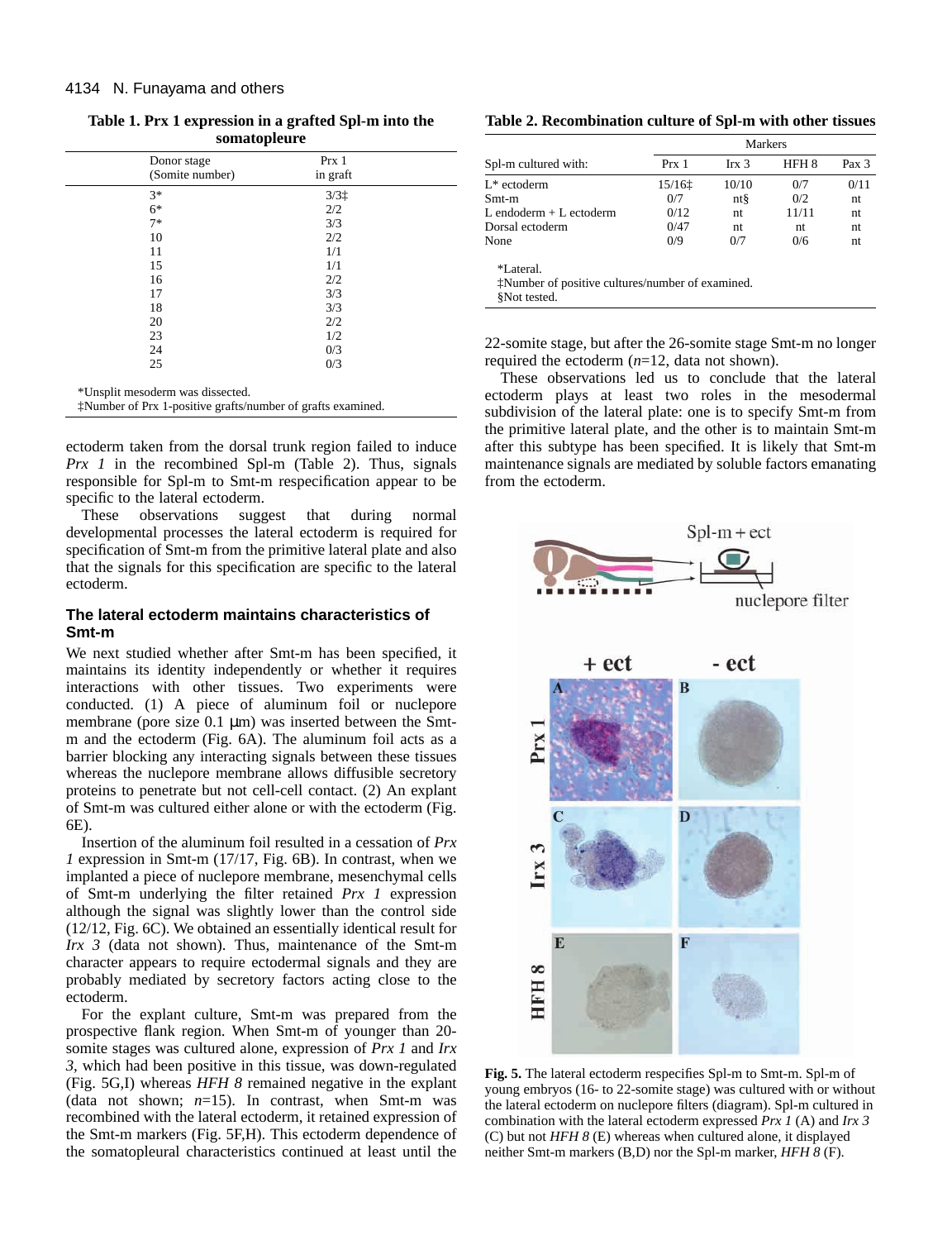

**Fig. 6.** The lateral ectoderm maintains characteristics of Smt-m. (A-D) Barrier insertion resulted in cessation of *Prx 1* expression. A barrier was inserted in between the lateral ectoderm and Smt-m (A). Insertion of a piece of aluminum foil extinguished *Prx 1* (B) whereas a nuclepore filter (pore size 0.1 µm) maintained the expression (C). (D) Control side. (E-I) Recombination culture experiments. A Smt-m explant cultured with the lateral ectoderm retained expression of *Prx 1* (F) and *Irx 3* (H), but when cultured alone, Smt-m markers were not maintained.

## **BMPs substitute for the lateral ectoderm in maintaining Smt-m identity**

To elucidate the molecular cascade of the ectoderm-derived signals which are important for the Smt-m specification and maintenance, we looked at the roles of BMPs since these molecules have been reported to be expressed and to function in the early mesoderm (Pourquie et al., 1996; Tonegawa et al., 1997; Tonegawa and Takahashi, 1998).

We examined expression patterns of BMP-2, BMP-4, and BMP-7 mRNAs mainly in the lateral plate region at the prospective flank level as shown above. BMP-2 and BMP-7 were detected in the ectoderm overlying both the dorsal (somites) and lateral plate regions. The signal for BMP-7 is almost uniform whereas BMP-2 expression is slightly more intense in the lateral ectoderm than in the medial one (Fig. 7C-F). In contrast, BMP-4 was expressed entirely in the lateral plate mesoderm including Smt-m and Spl-m but not in the ectoderm, and at later stages the signal regresses laterally particularly in Smt-m, thus leaving the medial-most portion of Smt-m devoid of BMP-4 (Fig. 7A,B). We could not detect the BMP-4 signal in the lateral ectoderm.

To study whether BMPs can substitute for the effect of the lateral ectoderm on the mesoderm, we recombined pieces taken from either Smt-m or Spl-m with BMP-producing COS cells, and cultured them on a nuclepore filter (Fig. 8A). Since biological activity of BMP-2 is indistinguishable from that of BMP-4, we used vectors expressing BMP-7 and BMP-4 cDNAs, respectively. We previously reported that COS cells transfected with BMP-4 cDNA (BMP-4/COS) exert the identical effect to that of recombinant BMP-4 protein (Takahashi et al., 1996). Moreover, every time we performed recombination culture, we confirmed the specific effect of BMP-4/COS by implanting them into the somite, a treatment known to convert the somite to lateral plate (Tonegawa et al., 1997).

When Smt-m was co-cultured with BMP-4/COS or BMP-7/COS, it retained expression of *Prx 1*, whereas expression was not retained with control COS cells (Fig. 8C-E; Table 3). Thus, BMP-4 and BMP-7 mimicked the effect of ectoderm on Smtm. When Spl-m was co-cultured with COS cells transfected with BMP-4 or BMP-7, in contrast, it did not display the Smtm marker expression (Table 3; Fig. 8B).

We previously reported that different levels of BMP-4 activity establish distinct subtypes of mesoderm (Tonegawa et al., 1997). However, in the present study we did not observe concentration-dependent effects of BMP-4 on Smt-m or Spl-m: relatively low levels of BMP-4 (1/5, 1/10; Tonegawa et al., 1997) were still capable of retaining *Prx 1* in Smt-m whereas these levels did not induce *Prx 1* expression in Splm (Table 3).

Thus, BMP-2 and BMP-7 substituted for the ectodermal signals on the Smt-m maintenance whereas these BMPs by themselves did not exert effects on the early specification of Smt-m in tissue culture experiments.

To further confirm that BMP-2 and/or BMP-7 are/is essential for maintaining the Smt-m identity in ovo, we ectopically implanted an aggregate of COS cells producing Noggin (Tonegawa and Takahashi, 1998), an antagonist of BMP-2 and BMP-7 (Smith and Harland, 1992; Zimmerman et al., 1996), inbetween the lateral ectoderm and Smt-m, and examined Smt-m markers. Expression of *Prx 1* and *Irx 3* was locally down-regulated (*Prx 1*, 19 out of 21; *Irx 3*, 33 out of 35; Fig. 8F-L), and *HFH 8* remained negative (*n*=11, not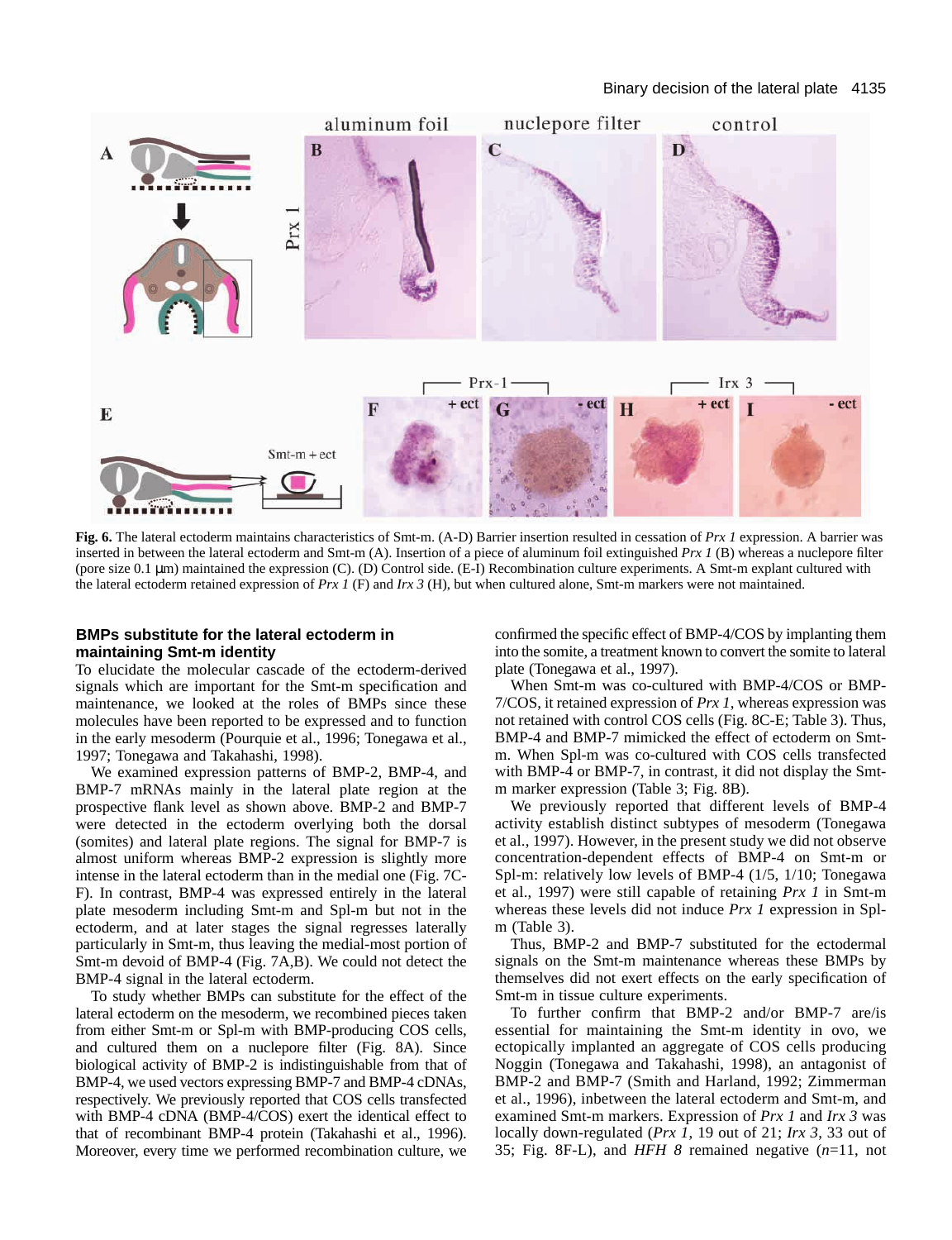

Fig. 7. Expression of *BMP*s in the lateral plate. Whole mount in situ hybridization of 19-somite stage embryos (A,C,E) and transverse sections at the levels indicated show that expression of *BMP-2* (D) and *BMP-7* (F) is localized in the ectoderm overlying the somites and the lateral plate regions (arrowheads). *BMP-4* (B) is detected in the lateral plate mesoderm (arrowheads).

shown) at the site of implantation, supporting the previous observations that these BMPs act in ovo to maintain the Smtm characteristics.

We conclude that the ectodermal signals that play a role in maintaining the identity of Smt-m include BMP-2 and/or BMP-7, and also that specification of Smt-m from the primitive lateral plate requires interactions with the overlying ectoderm that are mediated by unidentified signals.

## **DISCUSSION**

In this paper, we first emphasized that the lateral plate provides a most suitable model system for studying how complex structures of the vertebrate body are established from a primitive tissue because of its simple architecture composed of only two kinds of distinct cell layers. We investigated the molecular mechanisms of the coelomic cavity formation where



**Fig. 8.** Effects of BMPs on the lateral plate. (A) A piece of Smt-m or Spl-m was co-cultured with BMP-4- or BMP-7-transfected COS cells on a nuclepore filter. This combination did not induce *Prx 1* in Spl-m (B). In contrast, BMP-4/COS and BMP-7/COS cells maintained *Prx 1* expression in Smt-m (C,D). Non-transfected COS cells exerted no effect on Smt-m (E). (F-L) Noggin/COS cells locally down-regulated the expression of the Smt-m markers, *Prx 1* and *Irx 3*. An aggregate of Noggin-expressing COS cells was implanted between the lateral ectoderm and Smt-m. G-L correspond to the rectangles in F. Around the site of Noggin/COS expression of *Prx 1* and *Irx 3* was down-regulated (G,H,K). Control COS cells showed no effect (I,J,L). Arrowheads indicate position of COS cells.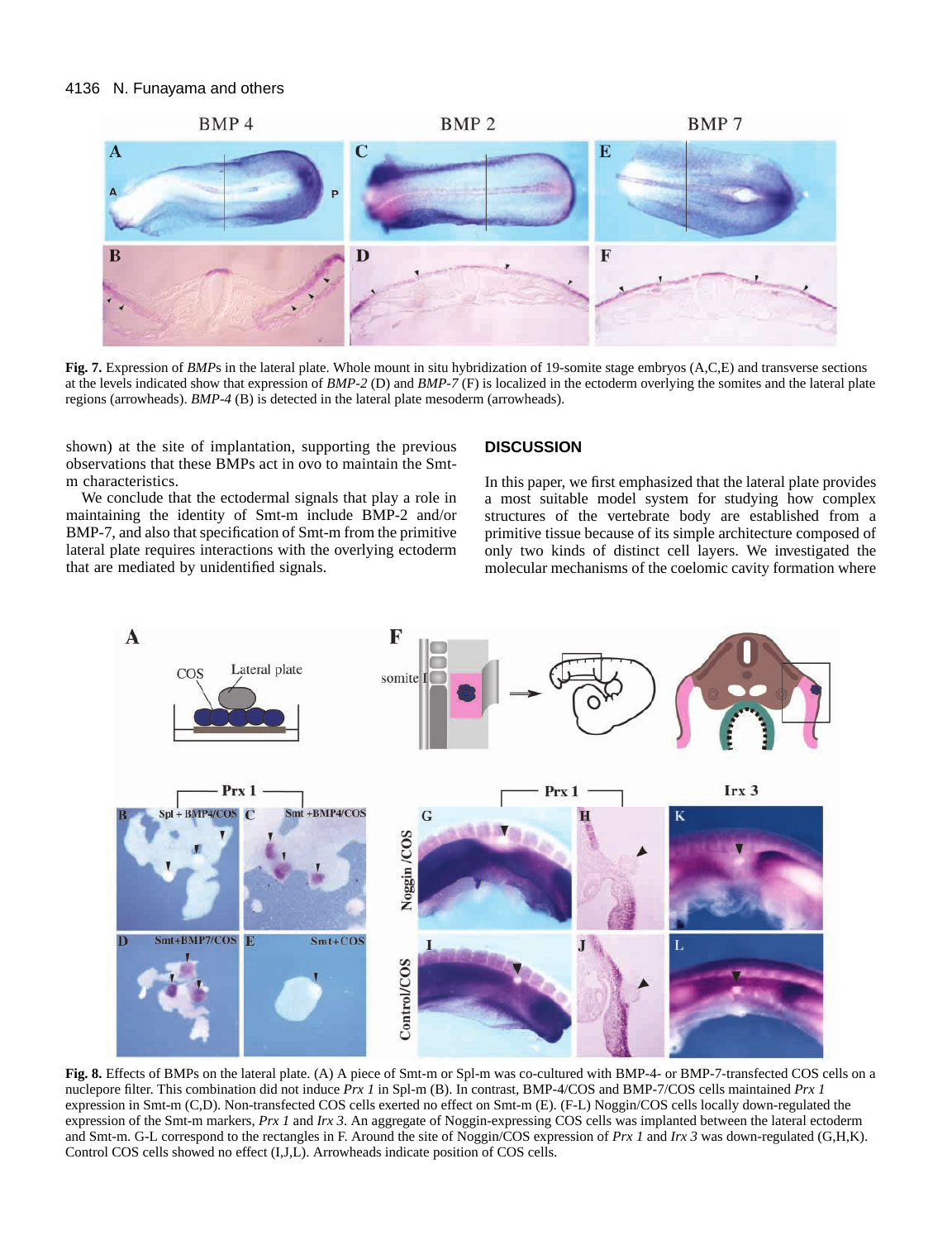**Table 3. Effects of BMPs on Spl-m and Smt-m**

| Co-culture                                                                                                                                    | Prx 1   |
|-----------------------------------------------------------------------------------------------------------------------------------------------|---------|
| $spl^* + control COS$                                                                                                                         | $0/6$ § |
| $spl + BMP-4/COS \times 1$                                                                                                                    | 0/29    |
| $spl + BMP-4/COS \times 1/5$                                                                                                                  | 0/7     |
| $spl + BMP-4/COS \times 1/10**$                                                                                                               | 0/24    |
| $spl + BMP-7/COS$                                                                                                                             | 0/4     |
| $smt + control COS$                                                                                                                           | 0/13    |
| $smt + BMP-4/COS \times 1$                                                                                                                    | 42/42   |
| $smt + BMP-7/COS$                                                                                                                             | 15/15   |
| *Spl-m.<br><i>iSmt-m.</i><br>§Number of positive cultures/number of examined by WIH.                                                          |         |
| $\P$ **BMP-transfected COS cells ( $\times$ 1) were mixed with non-transfected cells<br>at a ratio of 1:4 $\parallel$ and 1:9 <sup>**</sup> . |         |

a binary decision is made during specification between the somatopleural and splanchnopleural components, which differentiate from the morphologically homogeneous cell population of the primitive lateral plate. We found that the somatopleural ectoderm plays an essential role in the formation of Smt-m and also that some of these interactions are mediated by BMP family molecules (Fig. 9).

## **Roles of the ectoderm in the coelomic cavity formation**

During normal development the somatopleural ectoderm appears to control the underlying mesoderm in at least two ways: first it specifies Smt-m from the primitive lateral plate, and secondly it is also required for maintaining the characteristics of Smt-m after this component has been specified. We have observed that the latter effect of the ectoderm was substituted for by the action of BMPs whereas the former seems to be controlled by other molecules.

## Specification of Smt-m

We have shown that young Spl-m, although morphologically distinct from Smt-m, is still competent to be respecified to Smtm. This plasticity appears to last until the 23-somite stage as far as somites I-V are concerned, as revealed by in ovo transplantation, and in vitro tissue recombination experiments. We have also observed that the ectoderm is sufficient for this Smt-m to Spl-m conversion. Therefore, during normal embryogenesis the lateral ectoderm appears to be essential for Smt-m specification.

# Maintenance of Smt-m

After Smt-m has been specified, this tissue component still

requires the overlying ectoderm to be maintained as Smt-m. This has been demonstrated by insertion of a barrier between the ectoderm and Smt-m and also by tissue recombination cultures. The former experiment also suggests that the maintenance of Smt-m marker expression is regulated largely by soluble factors emanating from the ectoderm. In addition, these signals seem to act locally underneath the ectoderm, as it has been observed that in normal embryos signals for the Smt-m markers are more intense in the site juxtaposed to the ectoderm and are not detected in a region far from it, and also that an insertion of 0.1 µm nuclepore filter slightly decreased intensity of the marker signals. The possibility cannot be excluded that cell-cell contacts between the ectoderm and Smt-m are also required. It is conceivable that the endoderm which is tightly attached to Spl-m is important for the specification and formation of Spl-m. We showed, indeed, that down-regulation of Smt-m markers *(Prx 1, Irx 3*) is not necessarily concomitant with up-regulation of the Spl-m marker (*HFH 8*), suggesting that the splanchnic character is not a default state.

# **BMPs mediate ectodermal signals**

We have found that BMPs are involved as a mediator of the ectodermal signals acting on Smt-m. BMP-2 and BMP-7 mRNAs are expressed in the lateral ectoderm whereas BMP-4 is localized in the mesoderm at the stages examined in this study. Smt-m co-cultured with the ectoderm was maintained as Smt-m and its ectodermal effects were substituted for by BMP-4- and BMP-7-producing cells. Since the biological activity of BMP-2 and BMP-4 are not separable, these observations suggest that during normal development BMP-2 and/or BMP-7 mediate(s) the signals emanating from the ectoderm. BMP-4 is expressed in Smt-m, so that one might argue that the intrinsic BMP-4 is acting for the selfspecification. We propose, however, that external BMPs act directly on Smt-m because: (1) Smt-m that is positive for *BMP-4* mRNA cannot maintain itself when cultured alone; (2) when Smt-m displayed its characteristics in the recombination culture, the tissue itself did not express *BMP-4* mRNA (at least under the detection limit; data not shown). The roles of BMP-4 localized in the lateral plate mesoderm may, therefore, not be in the binary decision between Smt-m and Spl-m but, rather, that BMP-4 detected in Smt-m is a remaining signal after this molecule has played roles in dorsoventral patterning at earlier stages as previously reported (Pourquie et al., 1996; Tonegawa et al., 1997; Tonegawa and Takahashi, 1998).

We were unable to convert Spl-m to Smt-m by implanting

**Fig. 9.** Summary of the lateral plate subdivision. During normal embryogenesis when the primitive lateral plate generates Smt-m and Spl-m, the lateral ectoderm exerts signals for the Smt-m specification. The endoderm appears to act negatively on these interactions. After Smt-m has been morphologically established, this tissue requires the ectoderm to be maintained as Smt-m. These ectodermal signals are mediated by BMP-2 and/or BMP-7.